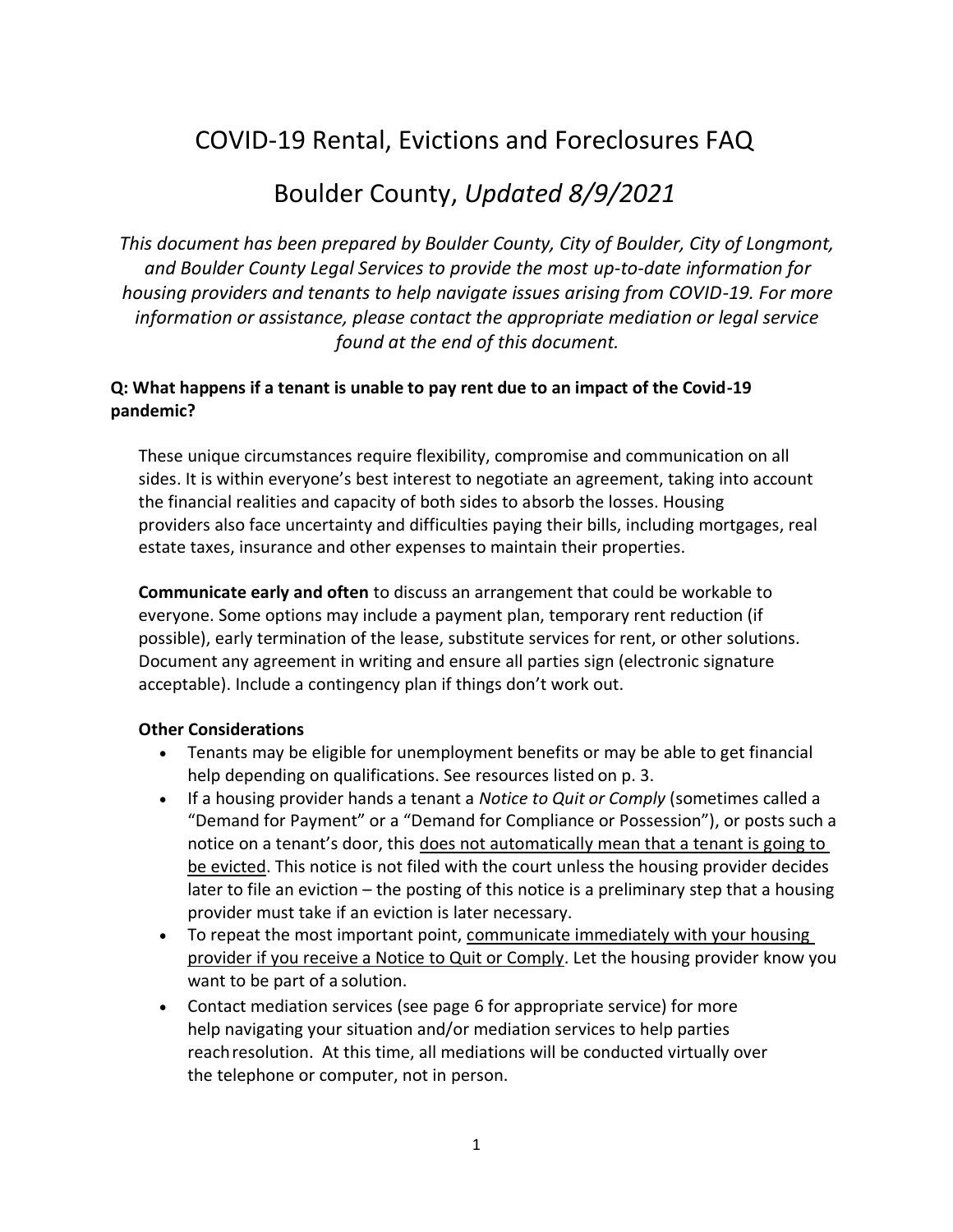### **Q: Eviction. What is happening to assist renters at risk of eviction?**

- o At this time, there are no eviction moratoriums in effect in Colorado.
- o Boulder County courts re-issued [Administrative Order 20-108](https://www.courts.state.co.us/userfiles/file/Court_Probation/20th_Judicial_District/AdminOrders/7-14-21%2020-108%20Admin%20Order%20w%20attachments(1).pdf) on July 14, 2021 which limits the number of cases which can be filed in Boulder and Longmont courts, requires landlords to provide the tenant with a copy of informational documents, gives guidance on remote appearances, and encourages mediation. This remains in effect until the courts issue a new order.

### **Q: What resources are available to tenants at risk of eviction?**

Tenants may be eligible for unemployment benefits or may be able to get financial help depending on qualifications. Financial resources available include:

- [Boulder County Housing Resources:](http://www.boco.org/COVID-19Housing) This resource page provides detailed information about all of the agencies within Boulder County that are assisting with rental assistance during these unprecedented times. Access to a safe and stable home is crucial for all of us at all times, including now.
- [City of Boulder Eviction Prevention and Rental Assistance Program](https://bouldercolorado.gov/community-relations/eviction-prevention-services)
- [City of Boulder Resource](https://bouldercolorado.gov/links/fetch/48239) pages
- [City of Longmont](https://www.longmontcolorado.gov/departments/departments-n-z/public-information/coronavirus-disease-2019-information) Information
- [Additional resources through Boulder](http://www.boco.org/COVID-19Resources) County

## **Q: What if the tenant breaks their lease by leaving the property before the lease ends and stops paying rent?**

- Again, communication between the housing provider and tenant is critical to determine, what, if anything can be negotiated (see section above on communication and mediation options).
- What does the lease say about who is responsible for re-renting the unit, and what criteria should be used to approve prospective new tenants?
- CU students can access the [CU Off-Campus Housing office f](https://www.colorado.edu/offcampus/)or additional resources and Ralphie's list, a housing database to help fill vacancies.

#### **Q: As a private housing provider, what if I am concerned about my next mortgage payment?**

- Property owners facing payment issues are recommended to call their lender immediately. Communicating with the lender early gives everyone time to develop an alternative plan. If the owner would like assistance in this process or further information, they are encouraged to contact the Boulder County Personal Finance Program.
- The Boulder County Personal Finance Program provides free counseling by HUD-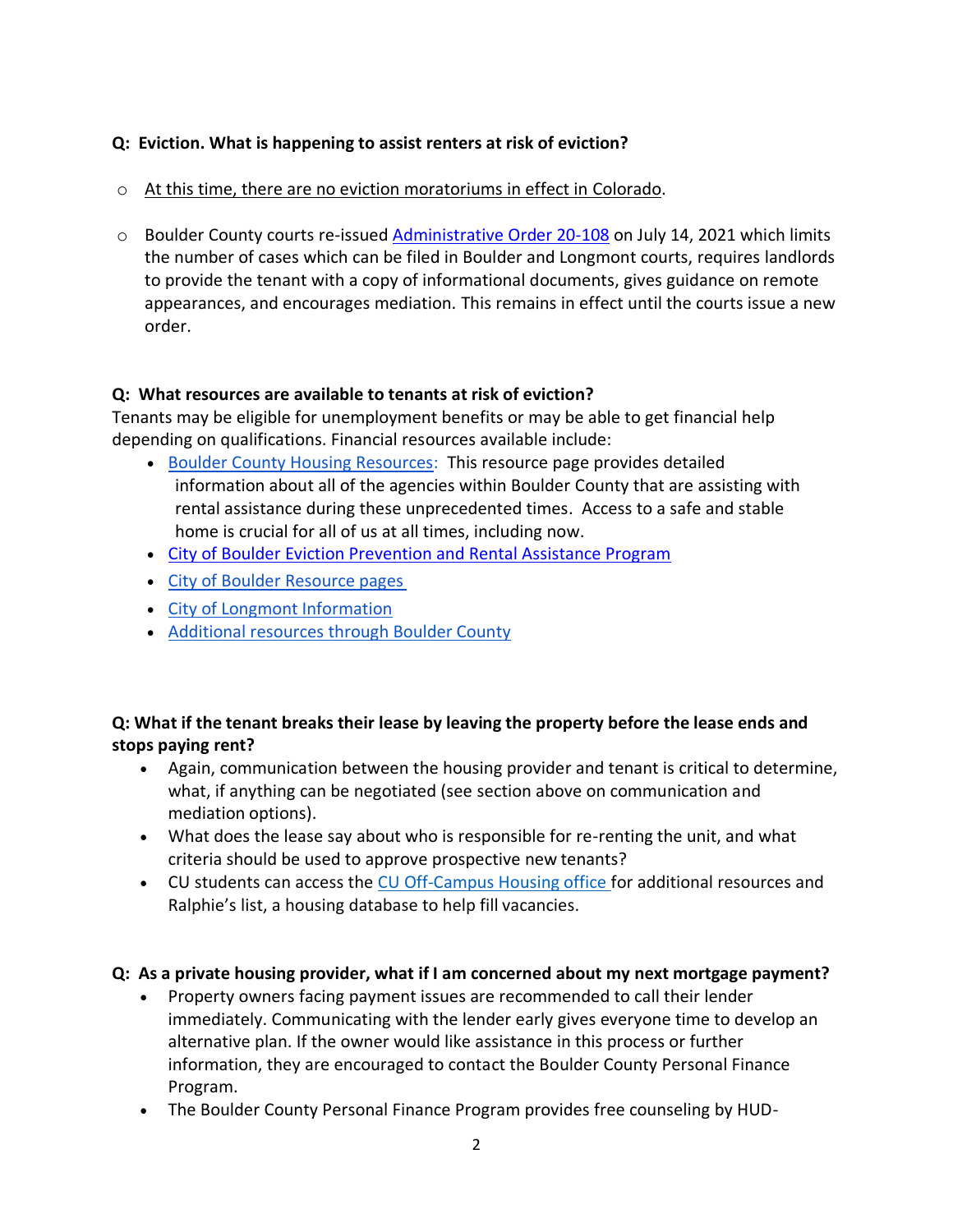approved Housing Counselors. Included is counseling related to loss mitigation options, foreclosure prevention options, credit impacts and debt management plans.

[\(www.BoulderCountyPFP.org\)](http://www.bouldercountypfp.org/)

Property owners not receiving rental payments may choose to apply for the Colorado Property Owner Preservation Program as a way to assist with their lost rental income. More information can be found here:

[https://dola.colorado.gov/doh\\_care/landlordLogin.jsf](https://dola.colorado.gov/doh_care/landlordLogin.jsf)

### **Q: Foreclosures. What is happening to assist property owners who may be at risk of foreclosure?**

- Property owners facing payment issues are recommended to call their lender immediately. Communicating with the lender early gives everyone time to develop an alternative plan. If the owner would like assistance in this process or further information, they are encouraged to contact the Boulder County Personal Finance Program.
- Servicers of FHA, Fannie Mae- and Freddie Mac-backed loans are instructed to work with borrowers experiencing hardship related to COVID-19. This can include suspension of payment, creating forbearance plans and loan modification. It is expected many other lenders will follow this same guidance.
- The Boulder County Personal Finance program provides free counseling by trained homeownership counselors. Included is counseling related to foreclosure, loan modification and lender communications[\(www.BoulderCountyPFP.org\)](http://www.bouldercountypfp.org/).
- Small businesses and sole proprietors may be eligible to apply for an Economic Injury Disaster Loan (EIDL). Learn more from the [Colorado Small Business Development](https://www.coloradosbdc.org/covid/)  [Center.](https://www.coloradosbdc.org/covid/)

## **Q: Does a tenant have to comply with allowing someone into the property for a showing or an appraisal if they have concerns around social distancing?**

During the time period when the stay at home order was in effect, showings were not permitted. Now that this order has been lifted, there is no regulation limiting such activity. However, in the spirit of collective health and safety, it's recommended that housing providers, managers, realtors, and tenants to figure out a plan for showings that feels comfortable and reasonable for everyone. Parties can seek mediation services to assist if they are unable to resolve it between themselves. Tenants who feel they have special circumstances, such as a health condition that would make them especially vulnerable to exposure, should talk to an attorney about their rights (see resources for legal help below) if they can't work something out with the housing provider.

## **Q: If a CU student returns home and is no longer occupying the property, can they**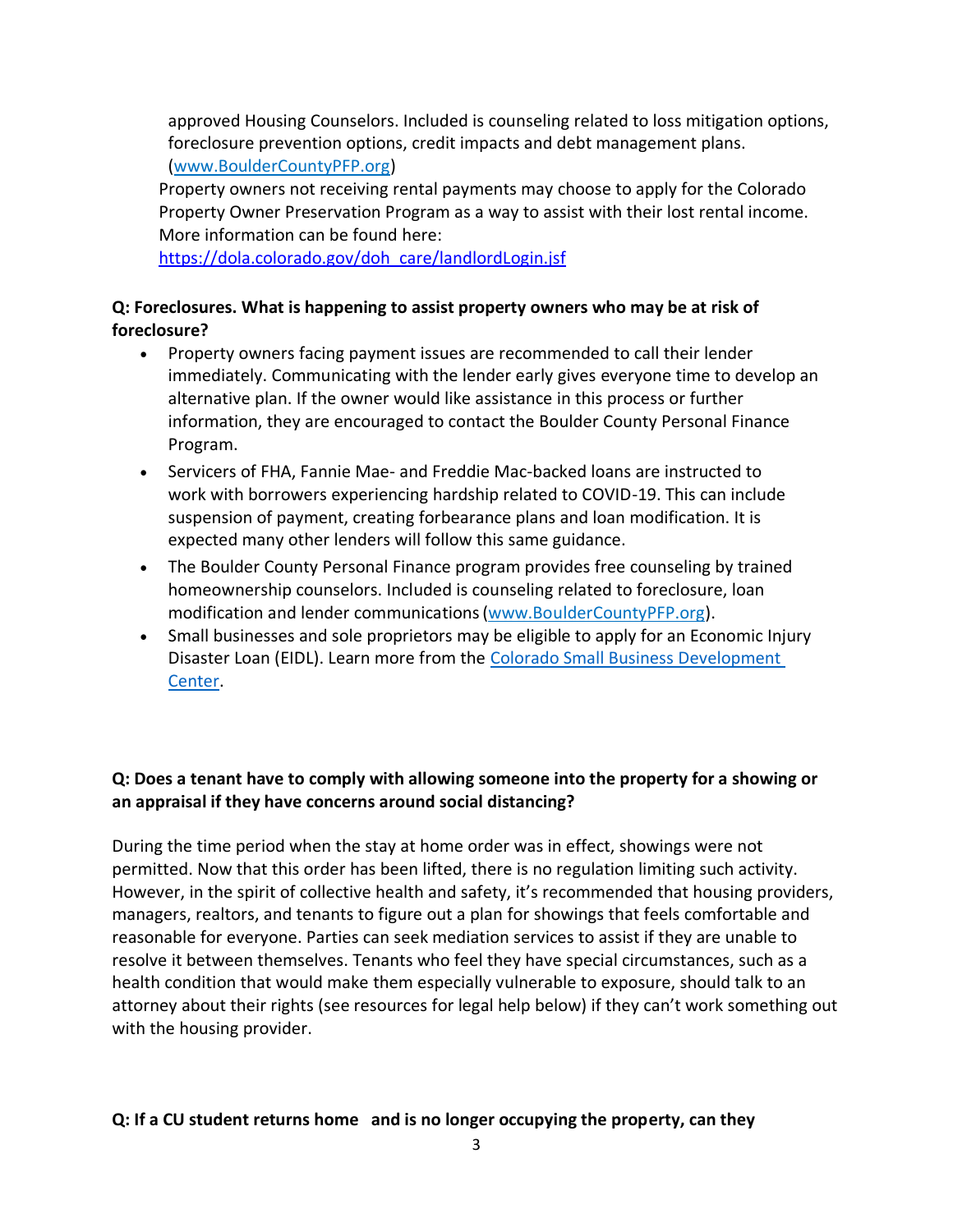#### **expect to be released from the lease or receive any rent reduction?**

No, the lease contract is still valid. There may be options for filling a vacancy, such as subletting. Renters should check their lease and discuss these options with their housing provider.

#### **Q: What recourse does a tenant have if their roommate isn't practicing social distancing?**

If the roommate is on the same lease, this is considered an issue between roommates. A housing provider has no obligation to rectify a situation or settle an argument between roommates. It may be more complicated if the other tenant is on a separate lease. In either case, if the roommates are unable to settle it between themselves, mediation through Community Mediation Service in Boulder or Longmont Mediation Service could be an option.

#### **Q: Does a tenant need to share with a housing provider the results from a test for COVID, or any other medical information?**

A tenant's medical information is private, and a tenant does not need to share medical information with a housing provider, even information related to COVID-19. Also, a housing provider cannot demand that a tenant get a COVID-19 test. It is recommended that tenants and housing providers alike follow as much as possible the directions from the State regarding social distancing, and face protection.

# **FOR MORE INFORMATION. MEDIATION SERVICES, AND HELP NAVIGATING YOUR SITUATION, CONTACT:**

# **For properties in Boulder, Gunbarrel, Nederland, Louisville, Superior and surrounding areas, contact:**

City of Boulder Community Mediation Service 303-441-4364 [mediation@bouldercolorado.gov](mailto:mediation@bouldercolorado.gov) [Online Form to Request Services](https://bouldercolorado.formstack.com/forms/request_for_community_mediation_services_form)

# **For properties in Longmont, Lafayette, Niwot, Lyons, Allenspark and surrounding areas, contact:**

City of Longmont Mediation Service 303-651-8444